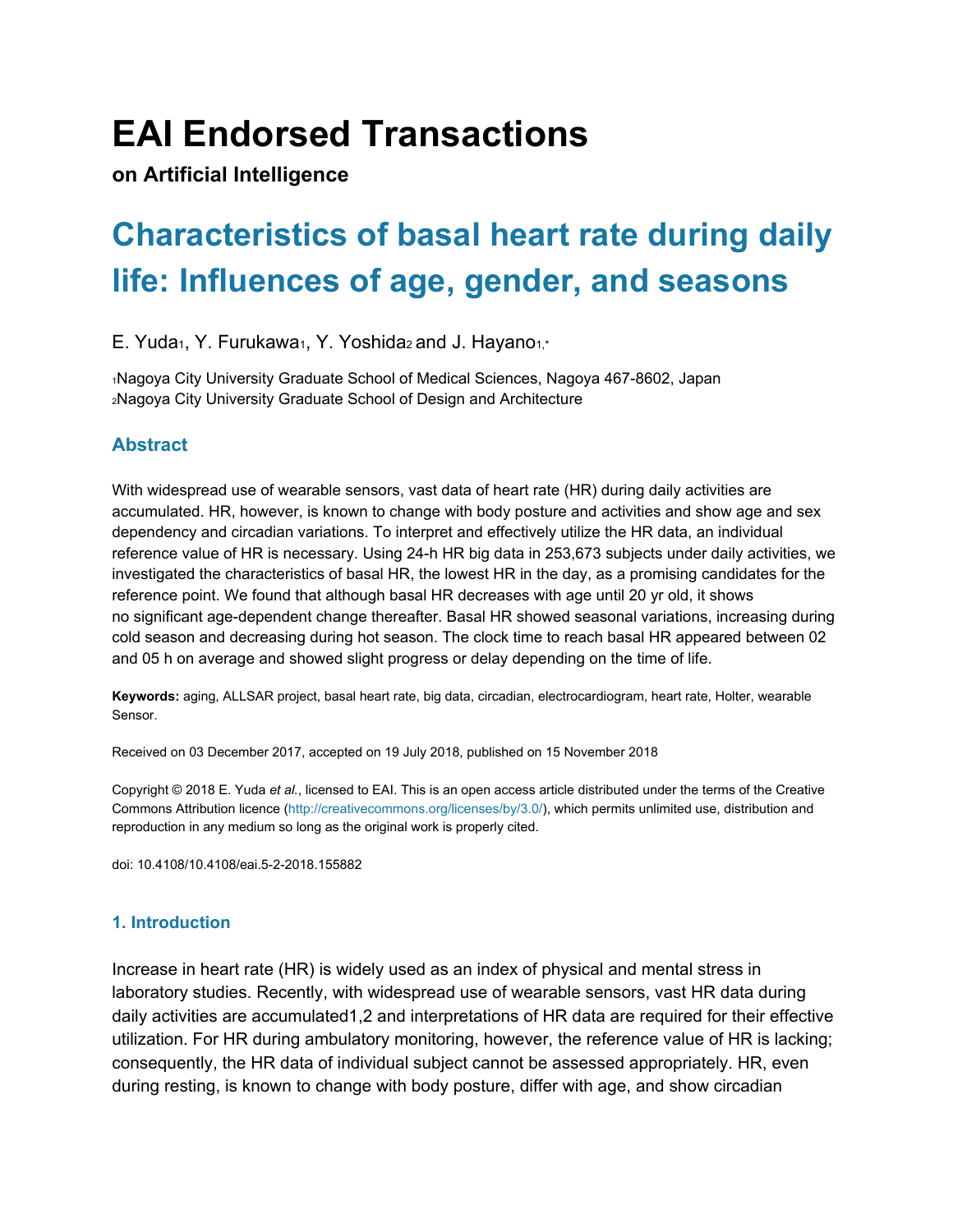variations. To interpret the meaning of HR data, it is necessary to set the value as the reference point for each individual. Although resting HR has been used for this purpose, the definition of resting HR has not been established and particularly, the effects of time of the day(circadian rhythm) on resting HR have not been considered. One of the most promising candidates for the reference point is basal HR, i.e., the lowest HR in the day.In the present study, we investigated the characteristics of basal HR using big data of 24-h ambulatory electrocardiographic (ECG) recordings that have been collected by the Allostatic State Mapping by Ambulatory ECG Repository (ALLSTAR) project 3-5.

## **2. Methods**

The protocol of this study has been approved by the Ethics Review Committee of Nagoya City UniversityGraduate School of Medical Sciences (No. 709).

#### **2.1. Database**

We used a database of 24-h ECG of the ALLSTARproject {Yuda, 2016 #9069;Yuda, 2017 #9068;Hayano,2018 #9195}. The project has been started in 2010. The24-h ECG data were recorded for clinical purposes and referred for analysis to three ECG analysis centres(SUZUKEN Co., Ltd., Japan) located in Tokyo, Nagoya, and Sapporo in Japan. To utilise the data for the ALLSTAR research project, the data were anonymized and stored with subjects' age, sex, and recoding date, time, and location (postal code).

According to the Ethical Guidelines for Medical and health Research Involving Human Subjects (by the Ministry of Education, Culture, Sports, Science and technology and the Ministry of Health, Labour andWelfare, Japan, December 22, 2014), the purpose utilized in this research have been public through the homepages of Suzuken Co., Ltd. ([http://www.suzuken.co.jp/product/holter/detail/\)](http://www.suzuken.co.jp/product/holter/detail/) and also of the ALLSTAR research project ([http://www.med.nagoya-cu.ac.jp/mededu.dir/allstar/\)](http://www.med.nagoya-cu.ac.jp/mededu.dir/allstar/), in which opportunities to refuse the uses of information are ensured for the research subjects.

The Holter ECG recorders that have been used for these data collections were Cardy 2, Cardy 2P, Cardy 203,Cardy 301, Cardy 302 Mini and Max, Cardy 303 pico andCardy 303 pico+ (SUZUKEN Co., Ltd., Nagoya, Japan),by which 24-h multi-channel ECG data were digitized at125 Hz and stored in memory. The digitized ECG data were sent to one of the three ECG analysis centres, where the data were analysed with Holter ECG analysers (CardyAnalyser 05, Suzuken Co., Ltd., Nagoya, Japan) by skilled medical technologists; the temporal positions of all R-waves were detected, the rhythm annotations were given to all QRS complexes, and all errors in automated analysis were corrected manually by the technologists.The suspicious outcomes of the analysis (approximately40% of data) have been reviewed by contracted radiologists.

The ECG data of this study were those obtained from253,673 subjects (median [5-95 percentiles] age, 68 [24-86] yr) including 113,341 males (67 [21-85] yr) and140,332 females (69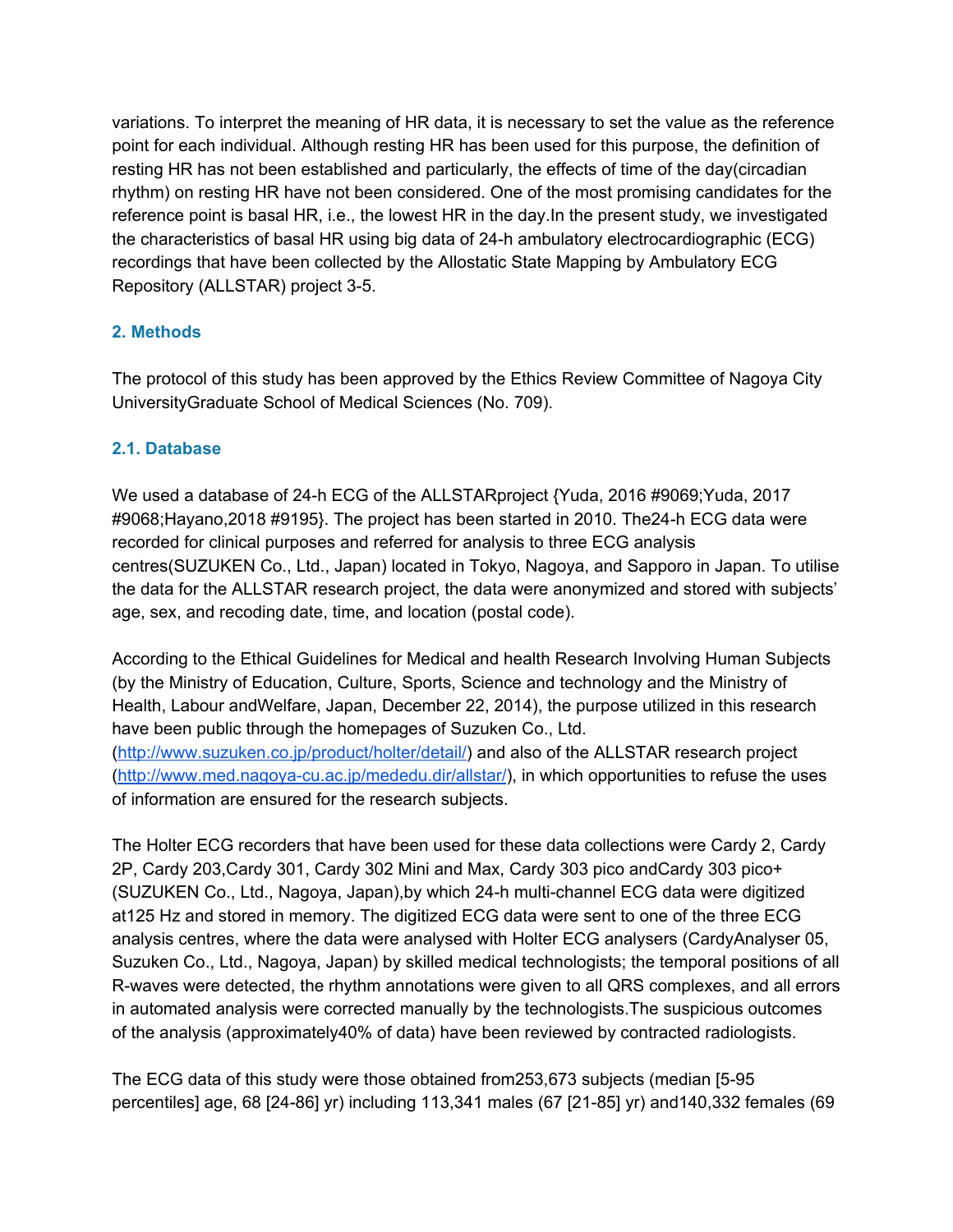[27-87] yr) in whom basic cardiac rhythm was sinus rhythm (defined as >80% of all recorded beats are in sinus rhythm). Figure 1 shows data distribution by 5-yr bin of age in male and female patients. For both genders, the data distributed to all ages, while they were concentrated between 60 to 85 yr old. The data were collected from all over Japan. Figure 2 shows the geographic distribution of data.

**Figure 1.** Age distributions of the study subjects in the ALLSTAR database

**Figure 2.** Geographic distributions of ALLSTAR data used in this study

## **2.2. Measurements**

Basal HR was defined as the minimum median value of sinus-rhythm HR within 3-min window during the day. We first calculated the median value of sinus interbeat intervals within moving 3-min window over the entire 24h. Then, we took the max median interval and calculated basal HR as 60,000/(the max median interval, ms) bpm. We also measured the clock time when basal HR was detected in each subject. Also, we calculated 24-h median HR only using interbeat intervals with sinus rhythm and calculated the difference between the median and basal HR.

To investigate the effect of temperature on variation of basal HR, the average temperature of the day at the place of each ECG was recorded. For this purpose, we identified the weather station that was nearest to the recording place according to the postal code accompanying each ECG recording.

## **2.3. Statistical analysis**

Statistical analysis was performed with Statistical Analyses System version 9.4 (SAS institute Inc., Cary, NC, USA). To evaluate the effects of age, the subjects were grouped by age for every 5 years. To evaluate the seasonal variations, the effects of month on variables were analysed. The general linear model was used to evaluate the effects of age, sex, and season on basal HR and clock time at which basal HR appeared. P <0.01 was considered to be statistically significant.

**Figure 3.** Effects of age and sex on the median (A)and basal (B) heart rate (HR) and their difference (C)Error bars denote SD.

## **3. Results**

## **3.1. Effects age and sex on basal HR**

Figure 3 shows the effects of age and sex on the median and basal HR and difference between them. In both sexes, the median HR was highest for the age bin of 0-4 yr(Figure 3A). It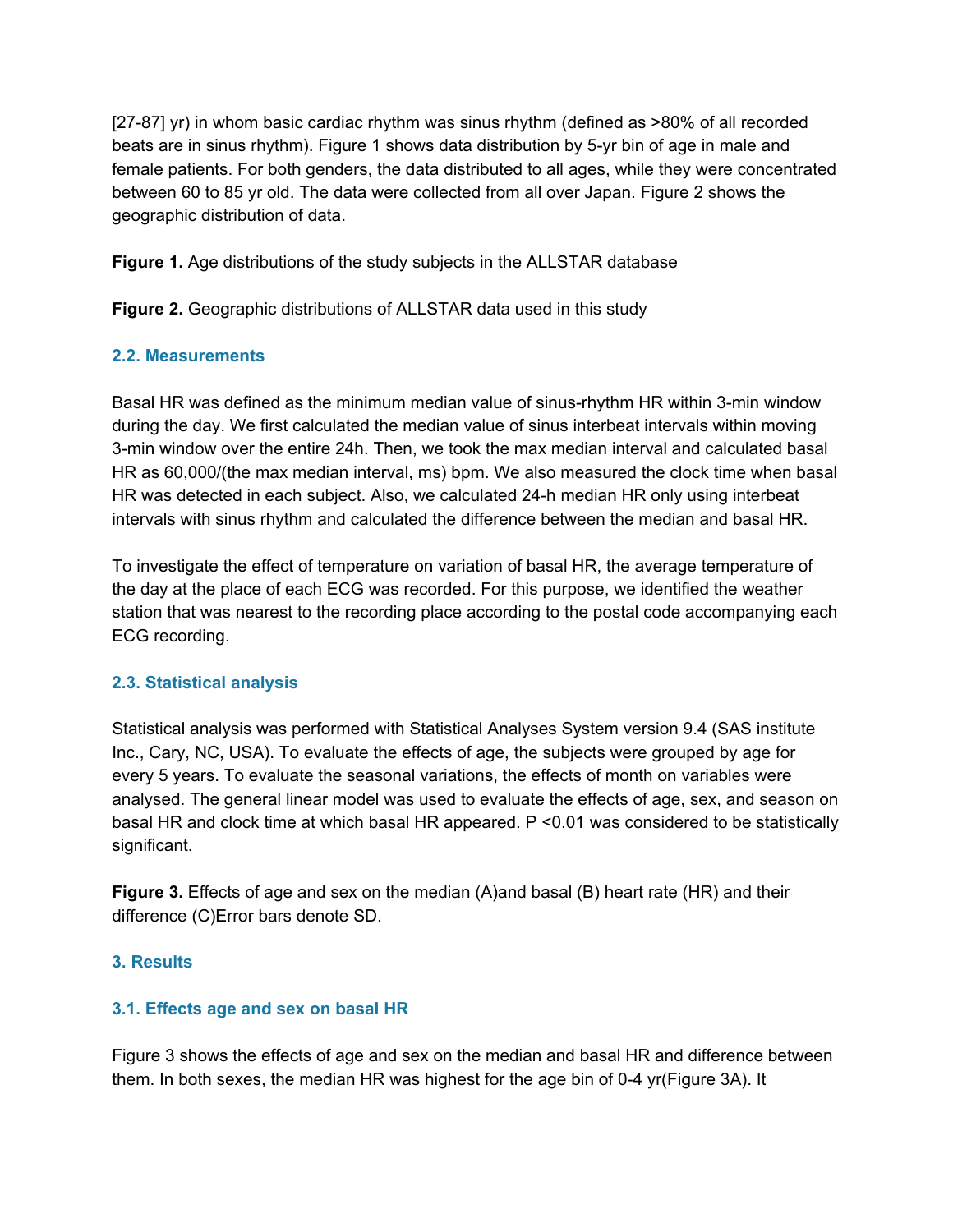decreased until 20 yr. Thereafter, it decreased gradually with age (-1.9 bpm/yr for males and -0.14 bpm/yr for females).

The basal HR was also highest for the age bin of 0-4 yr( $85 \pm 22$  bpm for males and  $85 \pm 23$  bpm for females) in both sexes (Figure 3B). It also declined until 20 yr and reached to 48  $\pm$  7 and 51 ± 8 bpm for males and females, respectively. Thereafter, however, it showed no significant change in either sex. Consequently, the difference between median and basal HR decreased with age (-1.7 bpm/yr for males and -0.14 bpm/yr for females), probably reflecting decreasing daily activities with advancing age. On average over the entire age, the basal HR was slightly (only 0.4 bpm) but significantly lower in male than in female (P <0.0001).

**Figure 4.** Seasonal variation of median HR (A) andbasal HR (B) and difference between them (C) To visualize the cyclic changes, the same datawere displayed for 2 years. Grey line in panel B isaverage temperature of the places at which ECGswere recorded. Data are least-square means andstandard errors of the means adjusted for the effectof age.

**Figure 5.** Effects of age and sex on the time of basal HR appears (A) and its seasonal variations (B)In panel A, data are mean and SD. In panel B, data are least-square means and standard errors of the means adjusted for the effect of age. To visualize the cyclic changes, the same data weredisplayed for 2 years in panel B.

As shown in Figure 4C, the seasonal variations inthe difference between the median and basal HR wasslight but significant (P <0.0001), indicating that althoughthe changes in the median HR are almost parallel withthose in the basal HR, these is a significant phase delay inthe changes in basal HR against those in the median HR.

3.2. Seasonal variations in basal HR

Figure 4 shows the seasonal variations in the median andbasal HR and in the difference between them. Bothmedian and basal HR showed seasonal variations withincreasing during cold season and decreasing during hotseason (Figure 4A and 4B). In both sexes, the amplitudeof seasonal variation was only about 2 bpm for bothmedian and basal HR and fluctuations appeared asantiphase with those of average temperature observed atthe places of ECG recordings.

## **3.3. Time of the basal HR**

Figure 5 shows the time at which the basal HR appeared.Although the averages of clock times of basal HR wereobserve between 02 and 05 h, the distribution was widefor 0-4 yr old and for over 80 yr old (Figure 5A).Theaverage clock time moved from 02 to 04 h during growthbetween 5 to 20 yr old, moved back to 03 h until 70 yr old,and again moved toward 05 h thereafter. Least squaremeans (SE) of the time of basal HR was 03:45 (1 min)and 03:57 (1 min) for male and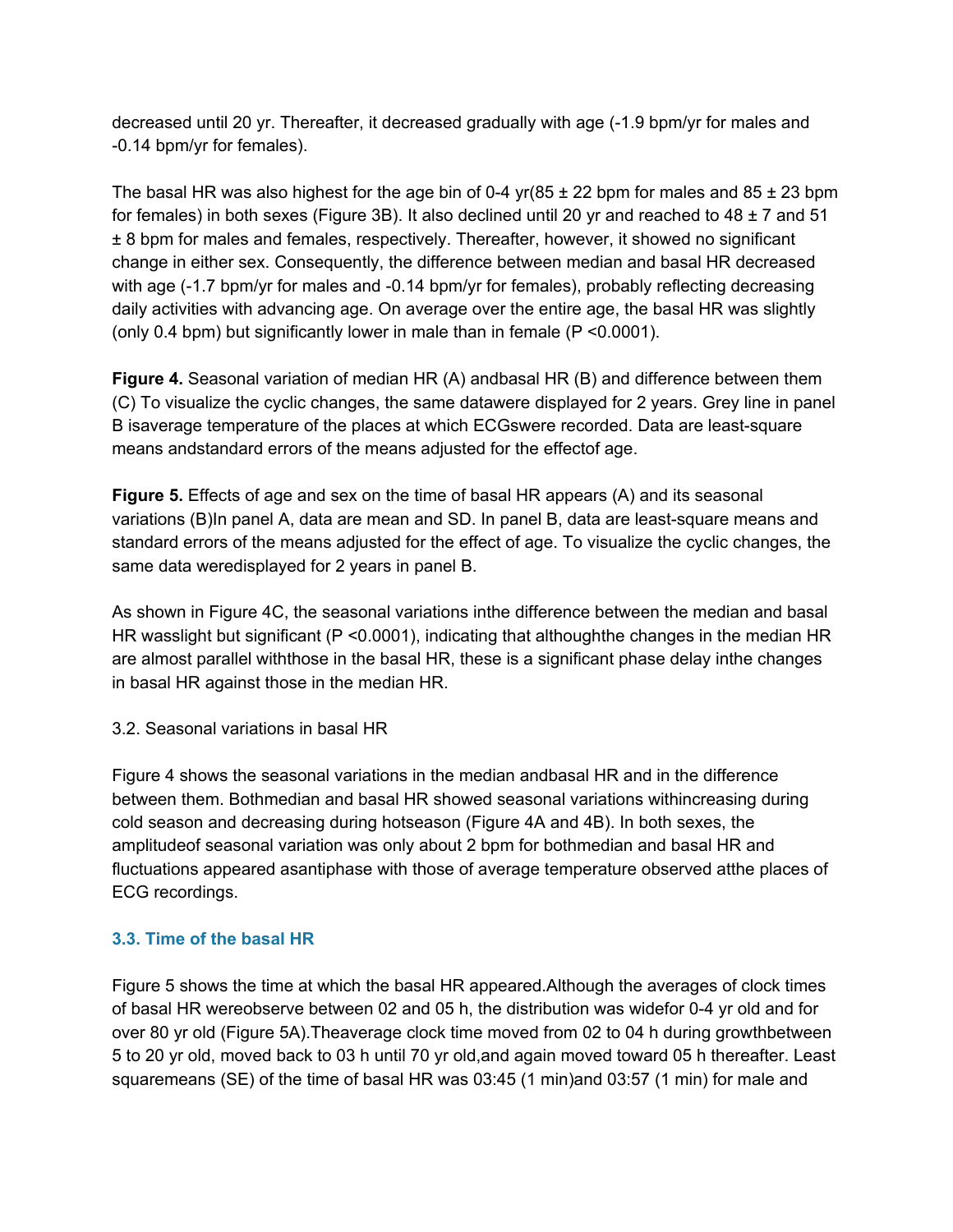females and 12 min earlierin males (P <0.0001). The time of basal HR showed onlyslight seasonal variations in males and no significantseasonal variation in females (Figure 5B).

## **4. Discussions**

In this study, we investigated the characteristics of basalHR by the analysis of 24-h heartbeat big data of theALLSTAR project. Our major findings are as follows:

(i) The basal HR is highest at 0-4 yr of age. It declineswith age and reaches a plateau at 20 yr old.Thereafter, it keeps a constant level till the end of life.

(ii) The median HR of the day was also highest at 0-4 yrold and declined until 20 yr, but it continued todecrease gradually till the end of life.

(iii) The basal HR is slightly (only 0.4 bpm) butsignificantly lower in male than in female.

(iv) There is a significant seasonal variation in the basalHR. It increased during cold season and decreasedduring hot season.

(v) The average time at which the basal HR occursdistributes between 02 h and 05 h, although itshowed wide distributions in under-4-yr and over-80-yr old subjects.

(vi) The time of the basal HR basal HR occurs slightly(only 12 min) earlier in males than females.

(vii) There is no significant seasonal variation in the timeof basal HR.

With the widespread adoption of wearable sensors, HR is becoming the most universal biosignal available during daily activities.1,2 HR, however, sensitively responds to physical, psychological, and environmental stimuli, fluctuates with intrinsic circadian and ultradian rhythms, changes with aging, and shows the substantial inter-individual difference. To properly interpret personal HRdata in everyday life, individual reference values are necessary. The results of the present study show that the basal HR is one the most promising candidate as an individual's reference HR.

To our knowledge, this is the first study to report the feature of basal HR using ECG big data. Because the ALLSTAR database covered the entire age range (0 to over 100 yr old) for both sexes, we were able to delineate the age dependent changes in the basal HR for each sex.Also, the large sample size of the database gave this study a strong statistical power, which allowed us to delineate the seasonal variations in the basal HR. In an earlier study in 120 healthy men in whom 24 h ECG was recorded in both summer and winter, Kristal-Boneh et al6 examined seasonal differences in 24-h mean heartbeat interval. They failed to detect significant seasonal difference in 24-h mean heartbeat, while they observed increases in HR variability indices reflecting parasympathetic function in summer. In a study of 13 sedentary and 13 physically active workers, Markov et al7 also examined seasonal variations in resting HR. Their data showed slightly greater resting HR in winter (78.5 bpm) than in summer(77.0 bpm) in physically active workers, although the difference did not reach statistical significance. The resting HR in sedentary workers did not differ with season (77.0 bpm for both). In the present study, we observed seasonal variations in the 24-h median HR and basal HR in both sexes, but the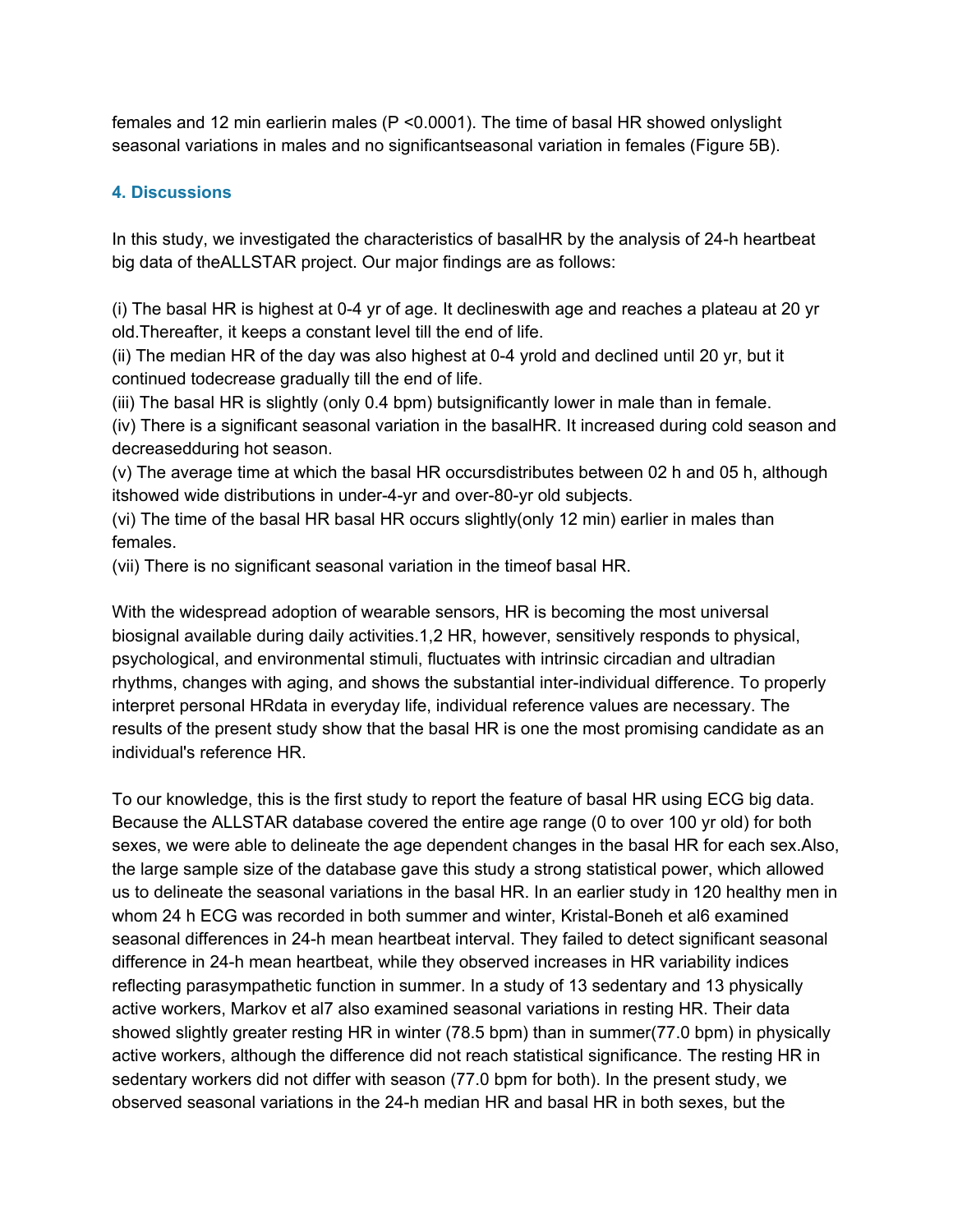maximum differences (the highest minus lowest months) in age-adjusted least square means were < 2 bpm in either median or basal HR in either sex.The strong statistical power of this study seems to be necessary for detecting such small differences.

We observed that the basal HR shows no significant age-dependency above 20 yr old and no substantial gender difference (on average, only 0.4 bpm higher in females than in males). Also, the time at which basal HR appears distributed around 04 h with only 12-min gender difference on average. These suggest that the basal HRmay be the robust physiological feature of individual subject and thus, it may be used as the reference point ofHR in each subject.

The limitation of this study is that each datum in ALLSTAR database has been collected for a certain clinical purpose. In this sense, the ALLSTAR database may represent characteristics of patients undergoingHolter ECG monitoring examination in Japan. Although we selected only subjects in whom basic cardiac rhythm was sinus rhythm (defined as >80% of all recorded beats are in sinus rhythm), we need to assume that the data are affected by the underlying diseases and by possible differences in the prevalence of those diseases with age and sex. Nevertheless, we observed the stable features of basal HR in the ALLSTAR database. This suggests that the basal HR may be also robust at least to the diseases whose prevalence shows age or sex dependent difference.

## **5. Conclusions**

We investigated the characteristics of basal HR in theALLSTAR 24-h heartbeat big data. We observed that the basal HR above 20 yr old is stable against age, only slightly (0.4 bpm) higher in females than in males, and slightly (< 2 bpm) higher in cold than in hot season. The clock time to reach basal HR appears around 04 h and slightly earlier (12 min) in males. These stable features suggest that the basal HR may be used as the reference point of HR in individual subject.

## **Acknowledgments.**

We acknowledge the SUZUKEN Co. Ltd. for their support in data collections and anonymized data provisions.

## **Funding.**

This work was supported by the grant of the Knowledge Hub of Aichi, Japan [the Priority Research Project, P3-G1-S1-2b (J.Hayano)] and the Japan Society for the Promotion of Science, Japan [Grant-in-Aid for Scientific Research (C) 23591055 (J.Hayano)]; [Grant-in-Aid for Scientific Research (C) 25461062to H. Fukuta]; [Grant-in-Aid for Scientific Research (B)15H03095 (T. Nakamura)]; and [Grant-in-Aid for Scientific Research (A) 17H00878 (Y. Yamamoto)].

#### **References**